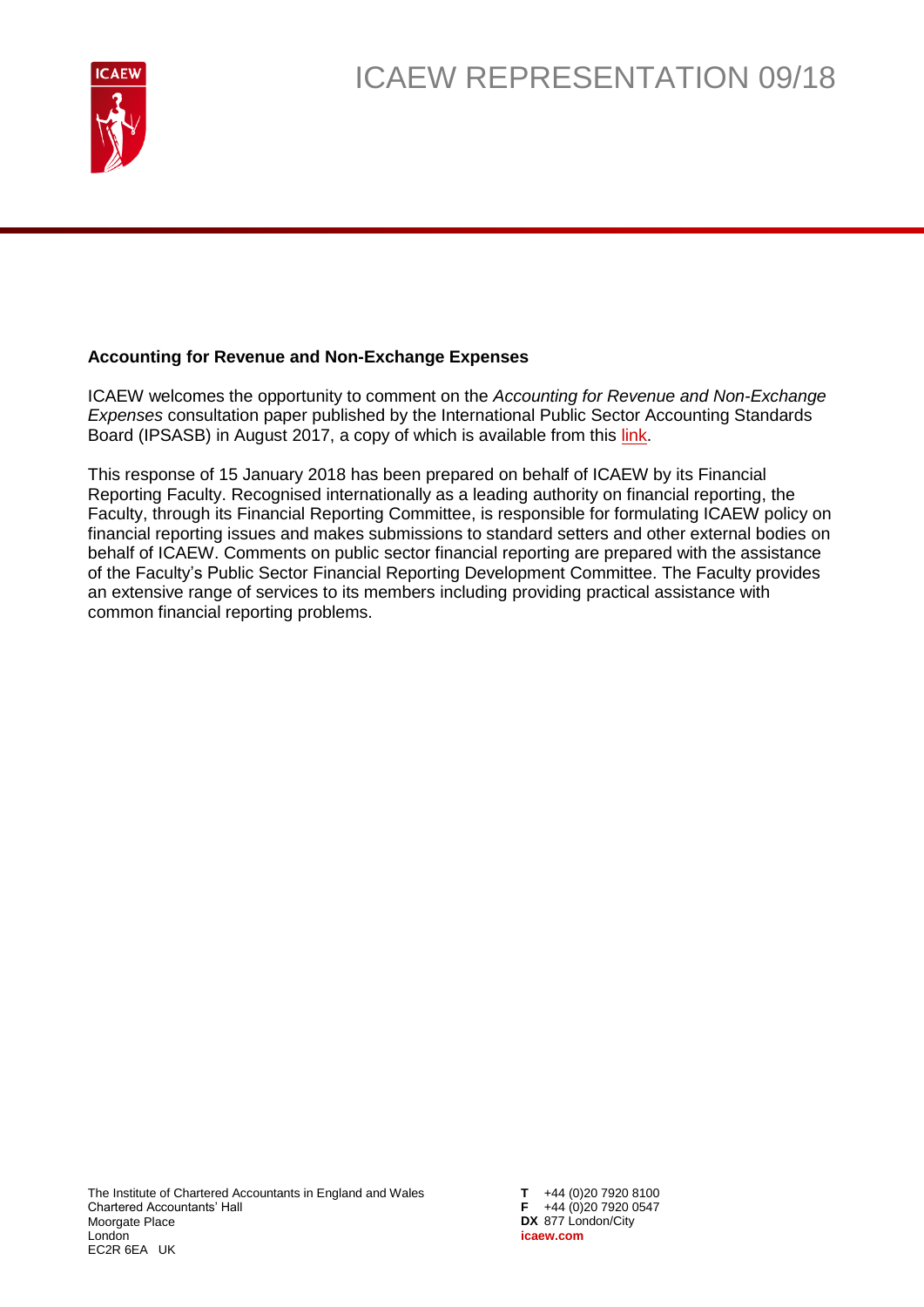ICAEW is a world-leading professional accountancy body. We operate under a Royal Charter, working in the public interest. ICAEW's regulation of its members, in particular its responsibilities in respect of auditors, is overseen by the UK Financial Reporting Council. We provide leadership and practical support to over 147,000 member chartered accountants in more than 160 countries, working with governments, regulators and industry in order to ensure that the highest standards are maintained.

ICAEW members operate across a wide range of areas in business, practice and the public sector. They provide financial expertise and guidance based on the highest professional, technical and ethical standards. They are trained to provide clarity and apply rigour, and so help create long-term sustainable economic value.

Copyright © ICAEW 2018 All rights reserved.

This document may be reproduced without specific permission, in whole or part, free of charge and in any format or medium, subject to the conditions that:

- it is appropriately attributed, replicated accurately and is not used in a misleading context;
- the source of the extract or document is acknowledged and the title and ICAEW reference number are quoted.

Where third-party copyright material has been identified application for permission must be made to the copyright holder.

For more information, please contact [representations@icaew.com](mailto:representations@icaew.com)

[icaew.com](http://www.icaew.com/)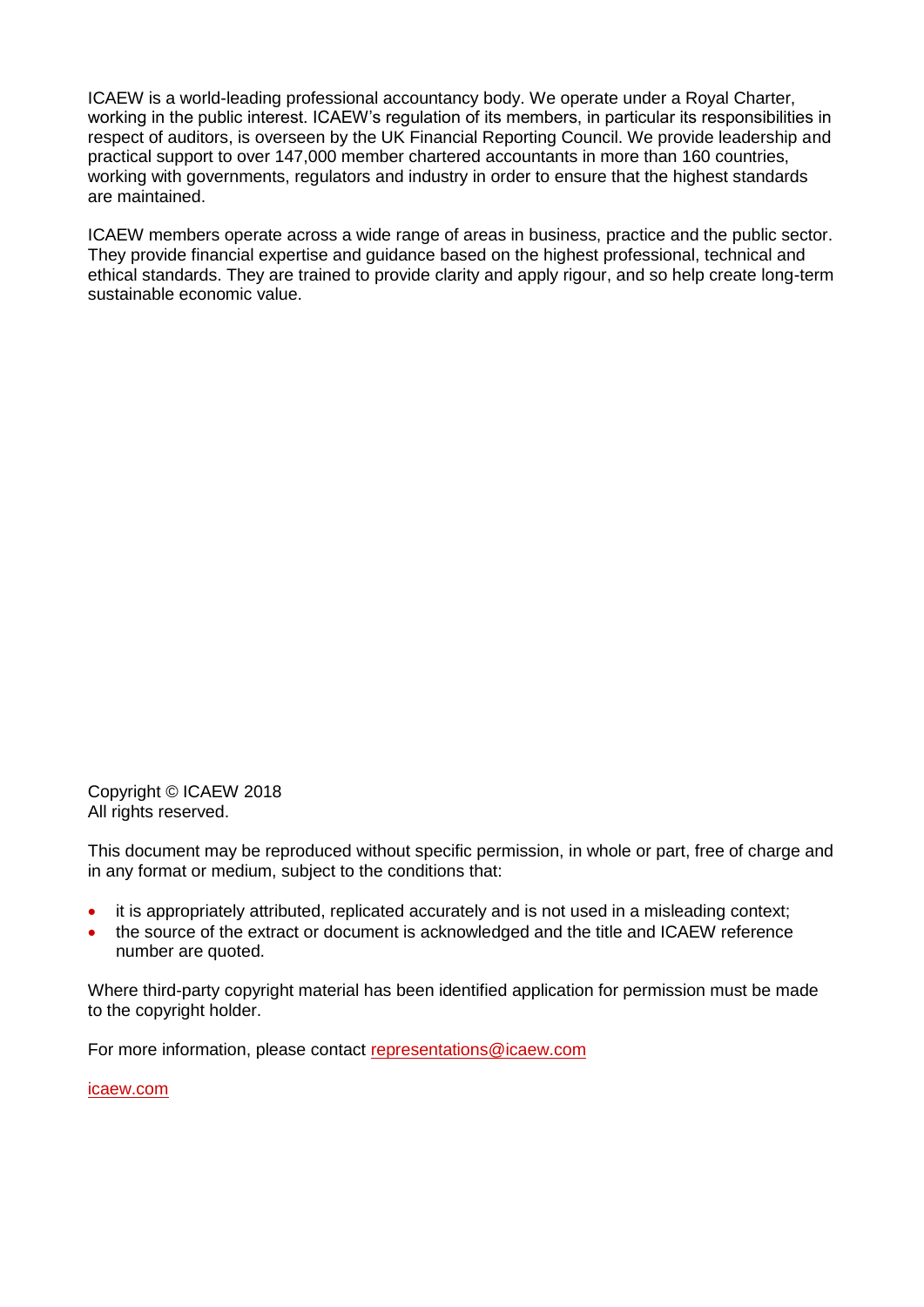# **MAJOR POINTS**

#### **Support for the consultation paper**

- **1.** We welcome the opportunity to contribute to this consultation on *Accounting for Revenue and Non-Exchange Expenses* in the public sector. We support IPSASB's broader strategy of focusing on public sector specific accounting issues since that is where there is a sizable gap in current accounting literature. It is in the public interest for more governments to adopt high quality internationally recognised accounting standards and the attractiveness of adopting IPSASs will increase with a wider coverage of relevant accounting issues.
- **2.** This Consultation Paper (CP) proposes to broaden the IFRS 15 five step revenue recognition model to make it more suitable for the public sector. Whilst we do not disagree with the main proposals, care should be taken not to diverge from IFRS 15 unnecessarily. Close alignment between IPSASs and IFRSs will make adoption of IPSASs easier for governments as they would then have access to the IFRS talent pool. Every divergence diminishes that advantage.

## **Opportunity to professionalise**

- **3.** Adopting a Public Sector Performance Obligating Approach which is closely aligned to IFRS 15 could introduce a more professional approach to recognition of transactions. In the UK, most government entities are now required to clearly spell out their objectives and how these will be achieved, using financial reporting as a way to measure success. Adopting IFRS 15 would help in this drive to put more emphasis on results and performance.
- **4.** Processes and systems may need updating to enable the identification of 'binding' arrangements and performance obligations and to allow the allocation of consideration to each performance obligation. Introducing a methodology that focuses on performance obligations would lead to better accountability and, ultimately, transparency if governments were to fully adopt this approach.

## **Principles of the conceptual framework**

- **5.** In Chapter 4, the CP proposes an update to IPSAS 23 to change the way transactions are recorded if time requirements are present. It appears to us that IPSASB are trying very hard to create liabilities when there are none. If a grant does not contain any conditions that require an entity to potentially return resources, then no liability exists, even if a time stipulation has been imposed.
- **6.** We appreciate that entities would rather match grant income with intended expenditure but if monies received have no conditions attached, then anything but recognising them in full in the income statement would not be a faithful representation of the transaction.

### **UK government's IFRS 15 implementation**

- **7.** We would like to highlight some discussion points, which may be of interest, that took place in the UK when contemplating the adoption of IFRS 15 in the public sector (which has been adopted in full without any adaptations, although tax, duties, fines and penalties are out of scope):
	- For fees, charges and levies, the "contract" was considered to be the legislation or regulations providing the ability for the entity to impose a charge on the customer and the requirement for the customer undertaking the relevant activities to be liable to pay the charge. The legislation would also provide the enforceability of the obligations on both parties.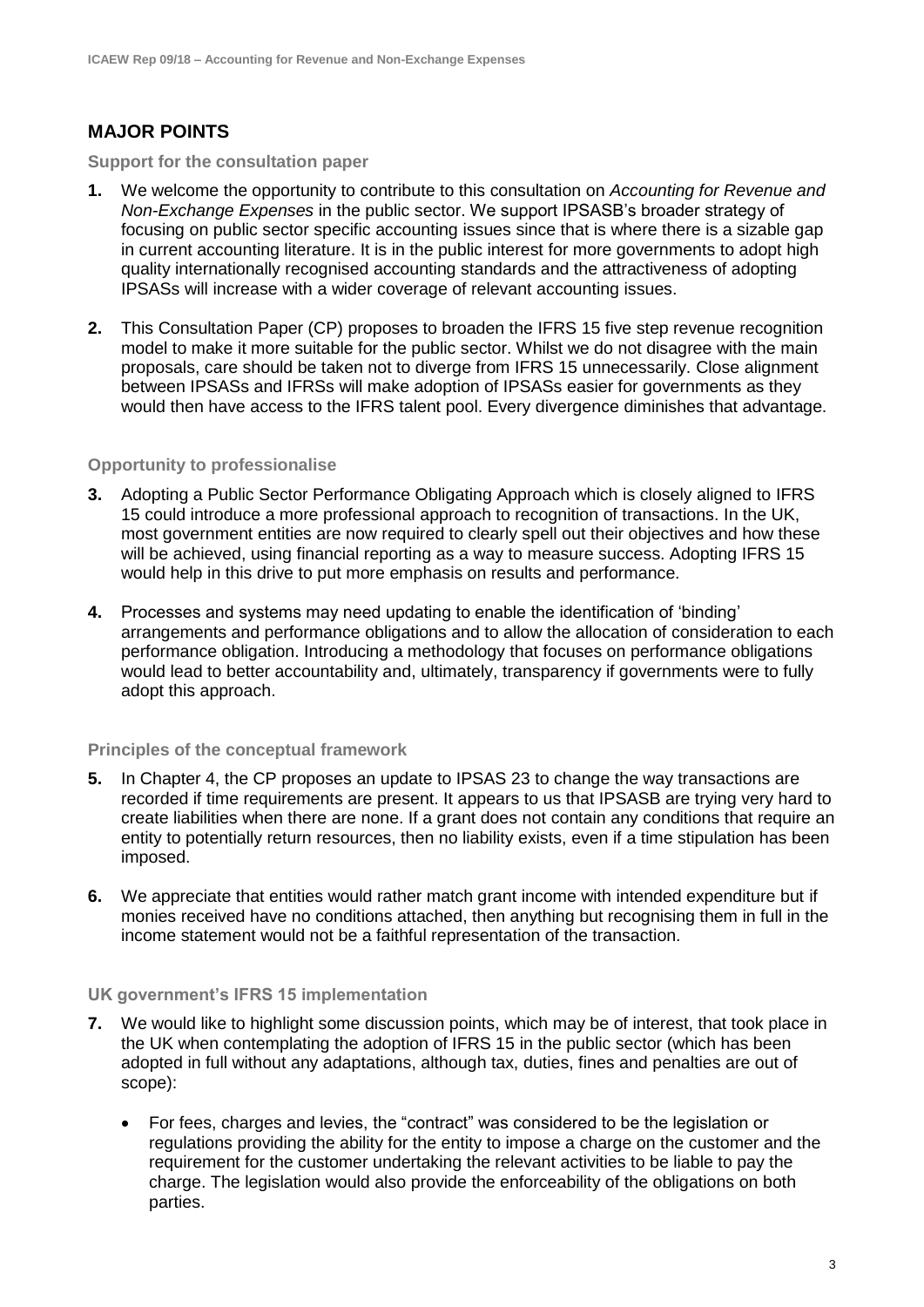- Performance obligations and separate transactions prices for fees, charges and levies were identifiable.
- Some highlighted the lack of enforceability for contracts between government bodies and whether this posed an issue where IFRS 15 states contracts need to be legally enforceable. This was not seen as an issue since it is expected that government bodies treat agreements between themselves as if it were akin to an enforceable contract.
- Applying the portfolio approach may be more cost effective than applying the standard to individual customers, especially for those entities which impose charges on a significant number of customers. Entities will need to ensure they evaluate which characteristics constitute a portfolio and develop the controls and processes needed to account for that portfolio.

# **RESPONSES TO CONSULTATION PAPER REQUEST FOR COMMENTS**

**Question 1**

**Preliminary View 1**

**The IPSASB considers that it is appropriate to replace IPSAS 9,** *Revenue from Exchange Transactions***, and IPSAS 11,** *Construction Contracts* **with an IPSAS primarily based on IFRS 15,** *Revenue from Contracts with Customers***. Such an IPSAS will address Category C transactions that:**

- **(a) Involve the delivery of promised goods or services to customers as defined in IFRS 15; and**
- **(b) Arise from a contract (or equivalent binding arrangement) with a customer which establishes performance obligations.**

**Do you agree with the IPSASB's Preliminary View 1? If not, please give your reasons.**

**8.** Yes, we agree with PV 1. Transactions on commercial terms, thus containing all elements required by IFRS 15, should be accounted for using that standard.

## **Question 2**

**Preliminary View 2**

**Because Category A transactions do not contain any performance obligations or stipulations, the IPSASB considers that these transactions will need to be addressed in an updated IPSAS 23.** 

**Do you agree with the IPSASB's Preliminary View 2? If not, please give your reasons.** 

- **9.** We agree with PV 2 in relation to taxation, but some transfers may be accounted for using a modified performance obligation approach. Ideally, we would like to see a solution where an updated IPSAS 23 is predominately for tax, but fees, levies and charges are dealt with under a Public Sector Performance Obligation Approach (PSPOA), based on IFRS 15. See below for more detail.
- **10.** The first step of the five-step recognition model in IFRS 15 is 'identify a contract with a customer'; the CP rightly proposes (paragraphs  $4.31 - 4.35$ ) a widening of this step by changing it to 'identify a binding arrangement'. We believe that a binding arrangement could exist in relation to fees, levies and charges. The UK government, in discussing the adoption of IFRS 15, concluded that the 'contract' in these circumstances would be the legislation or regulations enabling a government entity to impose a charge on a customer and the customer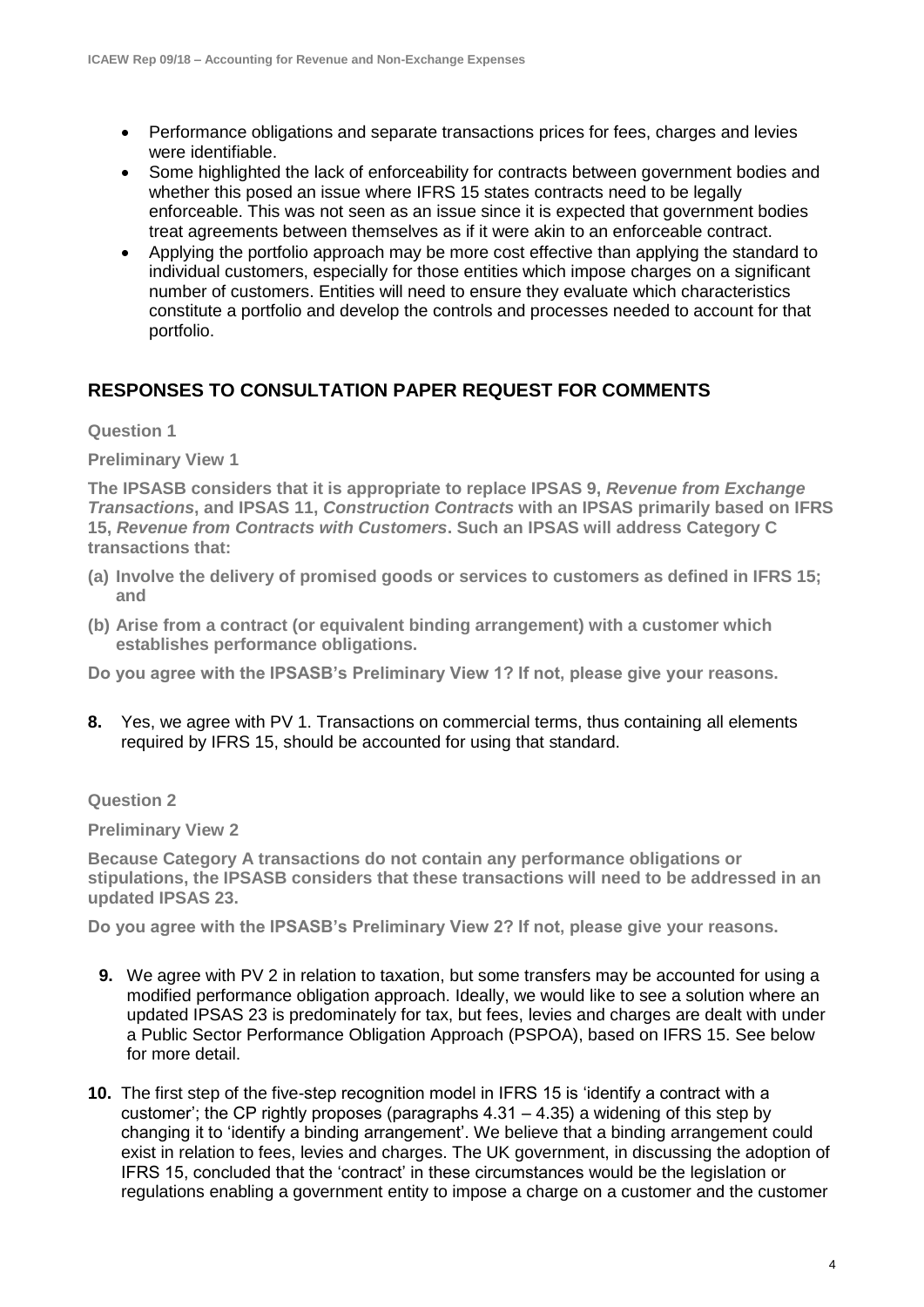being liable to pay the charge. The legislation would provide the enforceability of the obligations on both parties. Therefore legislation and regulations could underpin the binding arrangement, enabling fees, levies and charges to be accounted for using the PSPOA.

**Question 3**

**Specific Matter for Comment 1**

**Please provide details of the issues that you have encountered in applying IPSAS 23, together with an indication of the additional guidance you believe is needed in an updated IPSAS 23 for:** 

- **(a) Social contributions; and/or**
- **(b) Taxes with long collection periods.**

**If you believe that there are other areas where the IPSASB should consider providing additional guidance in an updated IPSAS 23, please identify these and provide details of the issues that you have encountered, together with an indication of the additional guidance you believe is needed.**

**11.** We do not have any additional recommendations to make for further guidance regarding IPSAS 23. We would only note that care is required in adding too much detailed guidance into what should remain a principles-based standard.

**Question 4**

**Preliminary View 3**

**The IPSASB considers that Category B transactions should be accounted for using the Public Sector Performance Obligating Approach.**

**Do you agree with the IPSASB's Preliminary View 3? If not, please give your reasons.** 

- **12.** We agree with PV 3.
- **13.** As the CP states, there are advantages and disadvantages to using either the exchange/nonexchange method or the PSPOA, but on balance we favour the latter. We believe that the PSPOA will have two key benefits for the public sector:
	- a. access to wider talent pool as standards remain aligned with IFRS;
	- b. a more commercial backdrop to accounting for revenue should enable stakeholders to hold an entity to account more easily as performance measures become more transparent.

## **Question 5**

**Specific Matter for Comment 2**

**The IPSASB has proposed to broaden the requirements in the IFRS 15 five-step approach to facilitate applying a performance obligation approach to Category B transactions for the public sector. These five steps are as follows:** 

**Step 1 – Identify the binding arrangement (paragraphs 4.29 – 4.35);**

- **Step 2 – Identify the performance obligations (paragraphs 4.36 – 4.46);**
- **Step 3 – Determine the consideration (paragraphs 4.47 – 4.50);**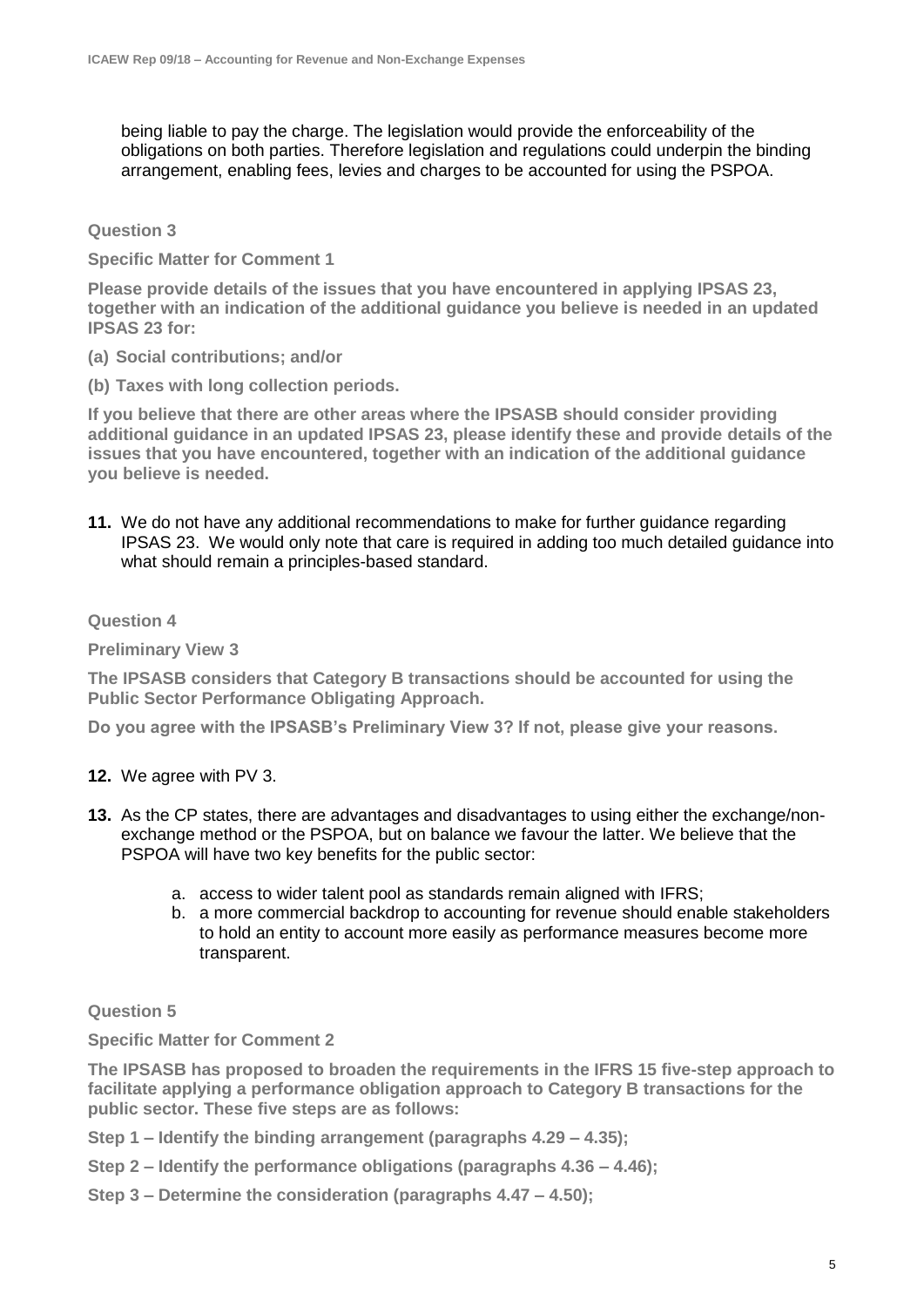**Step 4 – Allocate the consideration (paragraphs 4.51 – 4.54); and** 

**Step 5 – Recognise revenue (paragraphs 4.55 – 4.58).** 

**Do you agree with the proposals on how each of the IFRS 15 five-steps could be broadened?** 

**If not, please explain your reasons.** 

- **14.** We support the application of a performance obligation approach for Category B transactions. Not all public sector transactions will have the characteristics necessary to adopt the IFRS 15 model as it stands, therefore the current proposals to broaden the model seem sensible.
- **15.** We do not recommend that IPSASB broaden the five-step model beyond what is already proposed in the CP at this stage but considers a post implementation review to gather the facts about how this standard is performing, from a preparer and also from a user perspective.
- **16.** The CP is right to highlight that revenue should be recognised when an entity fulfils its performance obligations by delivering services in binding arrangements as well as when transferring a promised good or service to a customer. This scenario will need careful consideration for tripartite arrangements when services are not being delivered directly to the resource provider.

## **Question 6**

**Specific Matter for Comment 3**

**If the IPSASB were to implement Approach 1 and update IPSAS 23 for Category B transactions, which option do you favour for modifying IPSAS 23 for transactions with time requirements (but no other stipulations):**

- **a) Option (b) – Require enhanced display/disclosure;**
- **b) Option (c) – Classify time requirements as a condition;**
- **c) Option (d) – Classify transfers with time requirements as other obligations; or**
- **d) Option (e) – Recognise transfers with time requirements in net assets/equity and recycle through the statement of financial performance.**

**Please explain your reasons.** 

- **17.** For reasons outlined in our response to PV 3, we favour Approach 2 as opposed to Approach 1.
- **18.** If IPSASB were to implement Approach 1, we would favour option (b) require enhanced display/disclosure. We note that some preparers argue that IPSAS 23 is too restrictive in not allowing revenue to be recognised over time when funding is received for a specific purpose but there is no return obligation. However, if there is no liability (no obligation to return the funds) then monies received should not be deferred – it would not be faithfully representative, nor would it adhere to the conceptual framework principles.
- **19.** UK local government reserves are frequently used to ring-fence certain transactions/balances to show users of the accounts that they have been earmarked for specific future use. Acknowledging IPSASB's reluctance to introduce accounting principles akin to 'Other Comprehensive Income', we believe that similar outcomes could be achieved via enhanced disclosures within net assets/equity rather than pursuing option (e).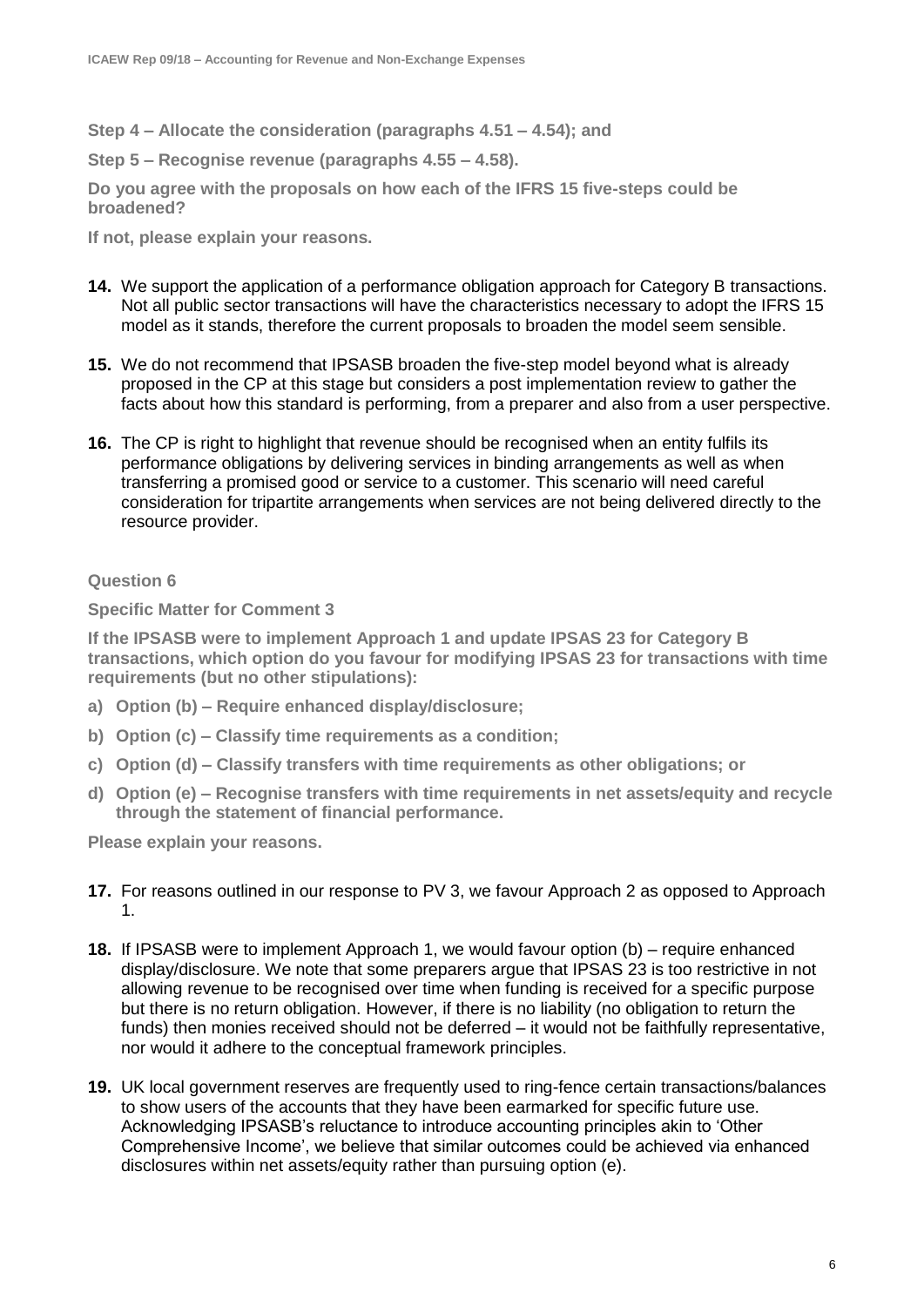**20.** We do not support option (c) or (d) as they are not conceptually sound propositions. These options create liabilities artificially which do not meet the definition of a liability in the conceptual framework.

**Question 7**

**Specific Matter for Comment 4**

**Do you consider that the option that you identified in SMC 3 should be used in combination with Approach 1 Option (a) – Provide additional guidance on making the exchange/nonexchange distinction?**

- **(a) Yes**
- **(b) No**

**Please explain your reasons.** 

- **21.** As this CP states specifically, preparers find it challenging to make the distinction between exchange and non-exchange and we support additional guidance aimed at making that distinction easier. Although we prefer Approach 2, we support combining the option identified in SMC 3 with Approach 1, Option (a).
- **22.** IPSASB should explore whether the difficulties originate due to the current definitions or whether more implementation guidance is required, as long as this does not undermine the principles-based approach of the standard. Ultimately, judgements in certain circumstances will be required and accounting standards will not be able to provide guidance for all eventualities.

#### **Question 8**

**Preliminary View 4**

**The IPSASB consider that accounting for capital grants should be explicitly addressed within IPSAS.** 

**Do you agree with the IPSASB's preliminary view 4? If not please give your reasons.** 

**23.** Due to the materiality of capital grants and their extensive use across most government entities, we agree with PV 4.

## **Question 9**

**Specific Matter for Comment 5**

- **(a) Has the IPSASB identified the main issues with capital grants? If you think that there are other issues with capital grants, please identify them.**
- **(b) Do you have any proposals for accounting for capital grants that the IPSASB should consider? Please explain your issues and proposals.** 
	- **24.** We believe that IPSASB have captured the main issues regarding capital grants. We agree with the CP that the pattern of revenue recognition is the main issue concerning the accounting for capital grants. The lack of guidance has led some preparers to adopt IAS 20 *Government Grants* methodologies to account for capital grants which are not in line with the conceptual framework and result in non-comparable outputs.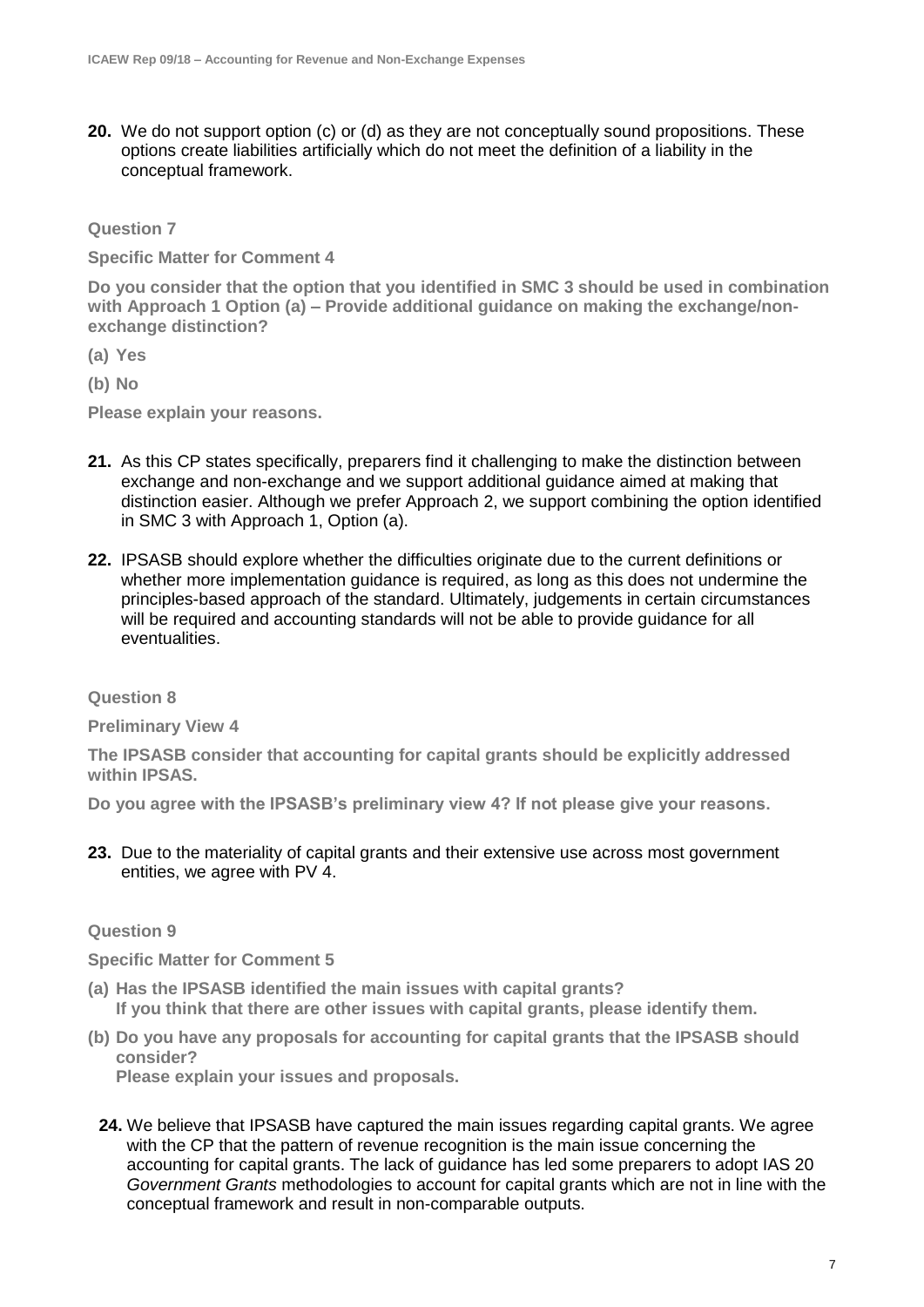- **25.** IPSASB should not follow the methodologies of IAS 20 since capital grants are recognised either as deferred income or as a reduction in the carrying value of the asset which is not in line with the conceptual framework if no conditions are attached to the grant.
- **26.** We recommend that grant income be accounted for in the same way as other revenue if a grant is received without any conditions, recognise as revenue; if there are conditions, record a liability until these have been satisfied.

### **Question 10**

**Specific Matter for Comment 6**

**Do you consider that the IPSASB should:** 

- **(a) Retain the existing requirements for services in-kind, which permit, but do not require recognition of services in-kind; or**
- **(b) Modify requirements to require services in-kind that meet the definition of an asset to be recognised in the financial statements provided that they can be measured in a way that achieves the qualitative characteristics and takes account of the constraints on information; or**
- **(c) An alternative approach.**

**Please explain your reasons. If you favour an alternative approach please identify that approach and explain it.** 

**27.** Some international organisations, such as aid agencies and the UN, may have material services in-kind, but from our experience of UK government financial reporting, central and local governments generally do not have large services in-kind transactions. Unless IPSASB can provide more evidence of its usage across government jurisdictions and a need for further guidance in this area, we recommend (a) above, to retain the existing requirements of IPSAS 23.

## **Question 11**

#### **Preliminary View 5**

**The IPSASB is of the view that non-exchange transactions related to universally accessible services and collective services impose no performance obligations on the resource recipient. These non-exchange transactions should therefore be accounted for under The Extended Obligating Event Approach.** 

**Do you agree with the IPSASB's Preliminary View? If not, please give your reasons.** 

## **28.** Yes, we agree with PV 5.

**Question 12**

#### **Preliminary View 6**

**The IPSASB is of the view that, because there is no obligating event related to nonexchange transactions for universally accessible services and collective services, resources applied for these types of non-exchange transactions should be expensed as services are delivered.** 

**Do you agree with the IPSASB's Preliminary View 6? If not, please give your reasons.**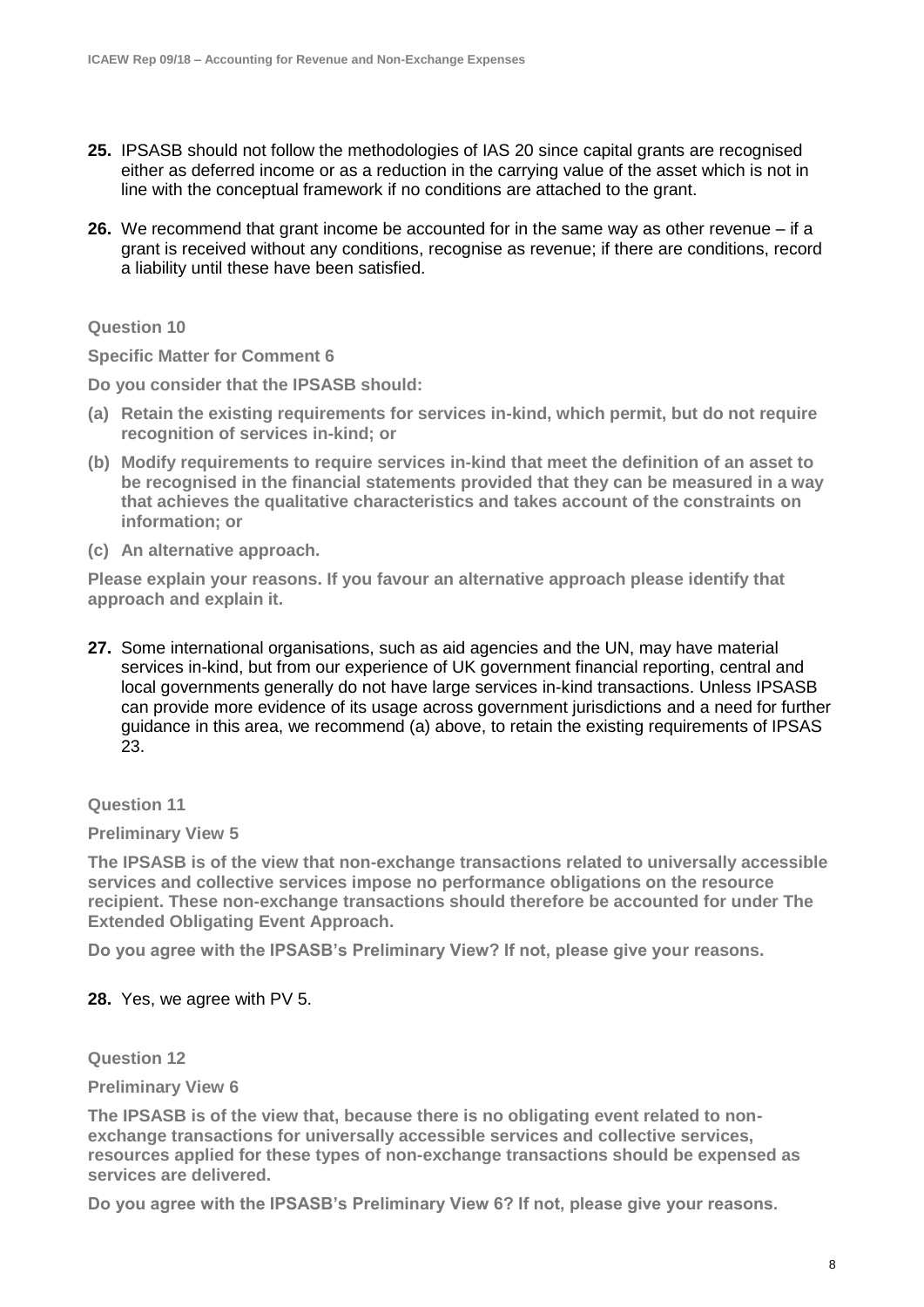# **29.** Yes, we agree with PV 6.

**Question 13**

**Preliminary View 7**

**The IPSASB is of the view that where grants, contributions and other transfers contain either performance obligations or stipulations they should be accounted for using the PSPOA which is the counterpart to the IPSASB's preferred approach for revenue.** 

**Do you agree with the IPSASB's Preliminary View 7? If not, please give your reasons.** 

## **30.** Yes, we agree with PV 7.

**Question 14**

**Preliminary View 8**

**The Board considers that at initial recognition, non-contractual receivables should be measured at face value (legislated amount) of the transaction(s) with any amount expected to be uncollectible identified as an impairment.** 

**Do you agree with the IPSASB's Preliminary View 8? If not, please give your reasons.** 

**31.** We agree that non-contractual receivables should initially be measured at the legislated amount – face value - with any amount expected to be uncollectible identified as an impairment. These receivables should be presented gross with any impairments identified separately.

**Question 15**

**Preliminary View 9**

**The IPSASB considers that subsequent measurement of non-contractual receivables should use the fair value approach.** 

**Do you agree with IPSASB's Preliminary View 9? If not, please give your reasons.** 

**32.** Our favoured methodology for subsequent measurement of non-contractual receivables is approach 2 – amortised cost. We agree with the CP (paragraph 7.32) that non-contractual receivables resemble loans and receivables and should have the same subsequent measurement in accordance with IPSAS 29.

**Question 16**

**Specific Matter for Comment 7**

**For subsequent measurement of non-contractual payables do you support:** 

- **(a) Cost of Fulfilment Approach;**
- **(b) Amortised Cost Approach;**
- **(c) Hybrid Approach; or**
- **(d) IPSAS 19 requirements?**